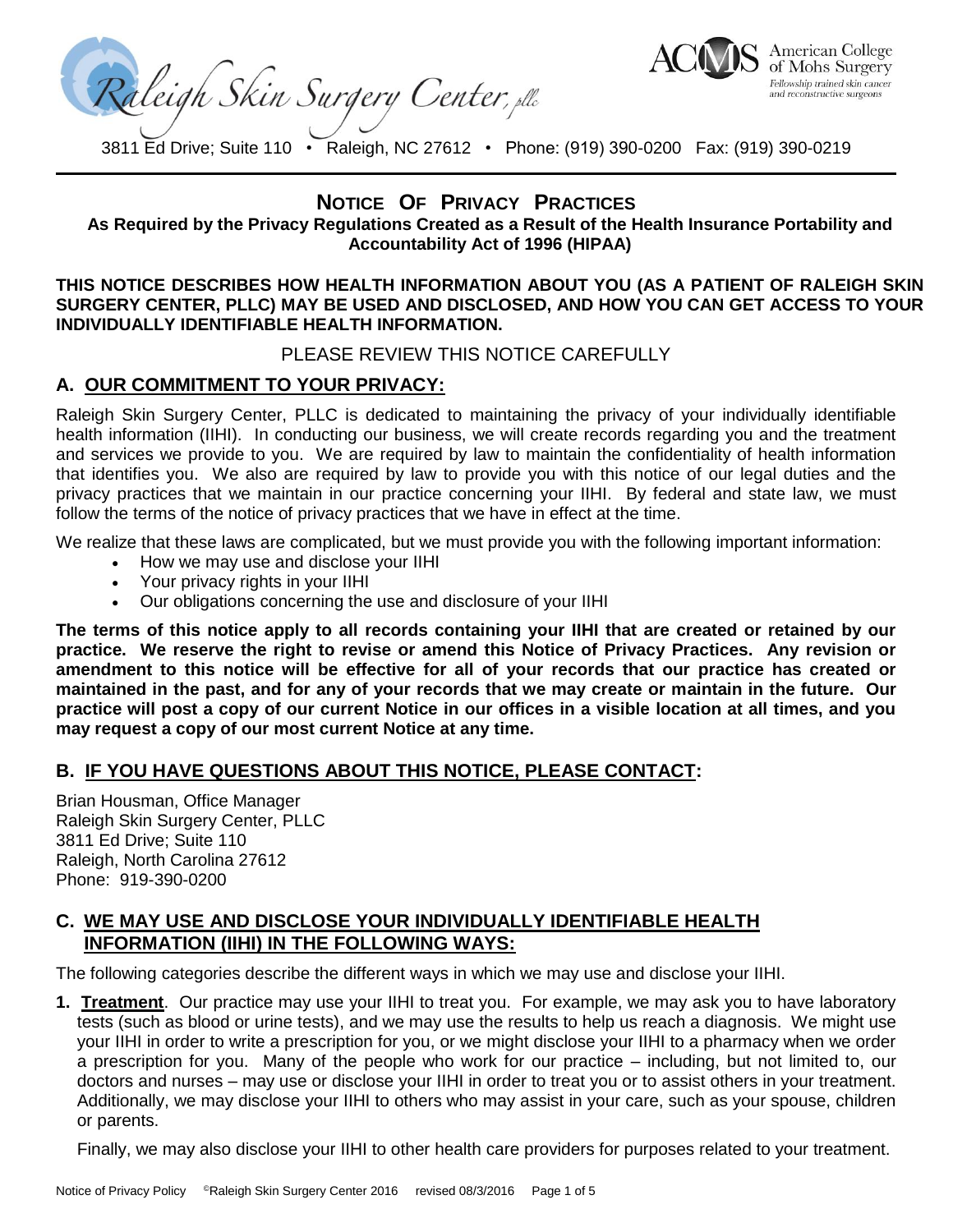Raleigh Skin Surgery Center, plc



- **2. Payment**. Our practice may use and disclose your IIHI in order to bill and collect payment for the services and items you may receive from us. For example, we may contact your health insurer to certify that you are eligible for benefits (and for what range of benefits), and we may provide your insurer with details regarding your treatment to determine if your insurer will cover, or pay for, your treatment. We also may use and disclose your IIHI to obtain payment from third parties that may be responsible for such costs, such as family members. Also, we may use your IIHI to bill you directly for services and items. We may disclose your IIHI to other health care providers and entities to assist in their billing and collection efforts.
- **3. Health Care Operations**. Our practice may use and disclose your IIHI to operate our business. As examples of the ways in which we may use and disclose your information for our operations, our practice may use your IIHI to evaluate the quality of care you received from us, or to conduct cost-management and business planning activities for our practice. We may disclose your IIHI to other health care providers and entities to assist in their health care operations.
- **4. Appointment Reminders**. Our practice may use and disclose your IIHI to contact you and remind you of an appointment.
- **5. Treatment Options**. Our practice may use and disclose your IIHI to inform you of potential treatment options or alternatives.
- **6. Health-Related Benefits and Services**. Our practice may use and disclose your IIHI to inform you of health-related benefits or services that may be of interest to you.
- **7. Release of Information to Family/Friends**. Our practice may release your IIHI to a friend or family member that is involved in your care, or who assists in taking care of you. For example, a parent or guardian may ask that a babysitter take their child to the pediatrician's office for treatment of a cold. In this example, the babysitter may have access to this child's medical information.
- **8. Disclosures Required By Law**. Our practice will use and disclose your IIHI when we are required to do so by federal, state or local law.

### **D. USE AND DISCLOSURE OF YOUR IIHI IN CERTAIN SPECIAL CIRCUMSTANCES:**

The following categories describe unique scenarios in which we may use or disclose your identifiable health information:

- **1. Public Health Risks**. Our practice may disclose your IIHI to public health authorities that are authorized by law to collect information for the purpose of:
	- maintaining vital records, such as births and deaths
	- reporting child abuse or neglect
	- preventing or controlling disease, injury or disability
	- notifying a person regarding potential exposure to a communicable disease
	- notifying a person regarding a potential risk for spreading or contracting a disease or condition
	- reporting reactions to drugs or problems with products or devices
	- notifying individuals if a product or device they may be using has been recalled
	- notifying appropriate government agency(ies) and authority(ies) regarding the potential abuse or neglect of an adult patient (including domestic violence); however, we will only disclose this information if the patient agrees or we are required or authorized by law to disclose this information
	- notifying your employer under limited circumstances related primarily to workplace injury or illness or medical surveillance.
- **2. Health Oversight Activities**. Our practice may disclose your IIHI to a health oversight agency for activities authorized by law. Oversight activities can include, for example, investigations, inspections, audits, surveys, licensure and disciplinary actions; civil, administrative, and criminal procedures or actions; or other activities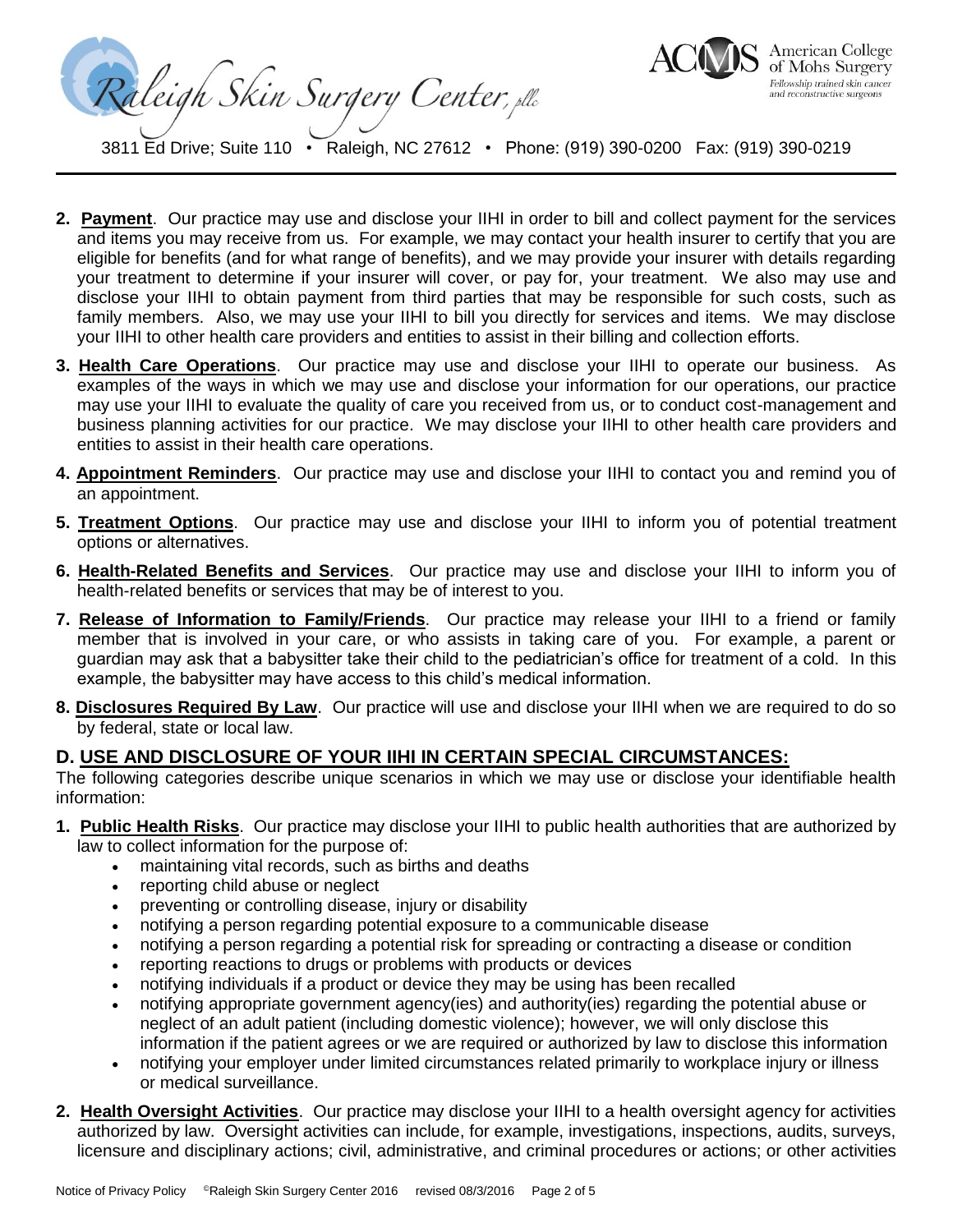Raleigh Skin Surgery Center, elle



necessary for the government to monitor government programs, compliance with civil rights laws and the health care system in general.

**3. Lawsuits and Similar Proceedings**. Our practice may use and disclose your IIHI in response to a court or administrative order, if you are involved in a lawsuit or similar proceeding. We also may disclose your IIHI in response to a discovery request, subpoena, or other lawful process by another party involved in the dispute, but only if we have made an effort to inform you of the request or to obtain an order protecting the information the party has requested.

- **4. Law Enforcement**. We may release IIHI if asked to do so by a law enforcement official:
	- Regarding a crime victim in certain situations, if we are unable to obtain the person's agreement
	- Concerning a death we believe has resulted from criminal conduct
	- Regarding criminal conduct at our offices
	- In response to a warrant, summons, court order, subpoena or similar legal process
	- To identify/locate a suspect, material witness, fugitive or missing person
	- In an emergency, to report a crime (including the location or victim(s) of the crime, or the description, identity or location of the perpetrator)
- **5. Deceased Patients**. Our practice may release IIHI to a medical examiner or coroner to identify a deceased individual or to identify the cause of death. If necessary, we also may release information in order for funeral directors to perform their jobs.
- **6. Organ and Tissue Donation**. Our practice may release your IIHI to organizations that handle organ, eye or tissue procurement or transplantation, including organ donation banks, as necessary to facilitate organ or tissue donation and transplantation if you are an organ donor.
- **7. Research.** Our practice may use and disclose your IIHI for research purposes in certain limited circumstances. We will obtain your written authorization to use your IIHI for research purposes except when Internal or Review Board or Privacy Board has determined that the waiver of your authorization satisfies the following: (i) the use or disclosure involves no more than a minimal risk to your privacy based on the following: (A) an adequate plan to protect the identifiers from improper use and disclosure; (B) an adequate plan to destroy the identifiers at the earliest opportunity consistent with the research (unless there is a health or research justification for retaining the identifiers or such retention is otherwise required by law); and (C) adequate written assurances that the PHI will not be re-used or disclosed to any other person or entity (except as required by law) for authorized oversight of the research study, or for other research for which the use or disclosure would otherwise be permitted; (ii) the research could not practicably be conducted without the waiver; and (iii) the research could not practicably be conducted without access to and use of the PHI.
- **8. Serious Threats to Health or Safety**. Our practice may use and disclose your IIHI when necessary to reduce or prevent a serious threat to your health and safety or the health and safety of another individual or the public. Under these circumstances, we will only make disclosures to a person or organization able to help prevent the threat.
- **9. Military**. Our practice may disclose your IIHI if you are a member of U.S. or foreign military forces (including veterans) and if required by the appropriate authorities.
- **10.National Security**. Our practice may disclose your IIHI to federal officials for intelligence and national security activities authorized by law. We also may disclose your IIHI to federal officials in order to protect the President, other officials or foreign heads of state, or to conduct investigations.
- **11. Inmates**. Our practice may disclose your IIHI to correctional institutions or law enforcement officials if you are an inmate or under the custody of a law enforcement official. Disclosure for these purposes would be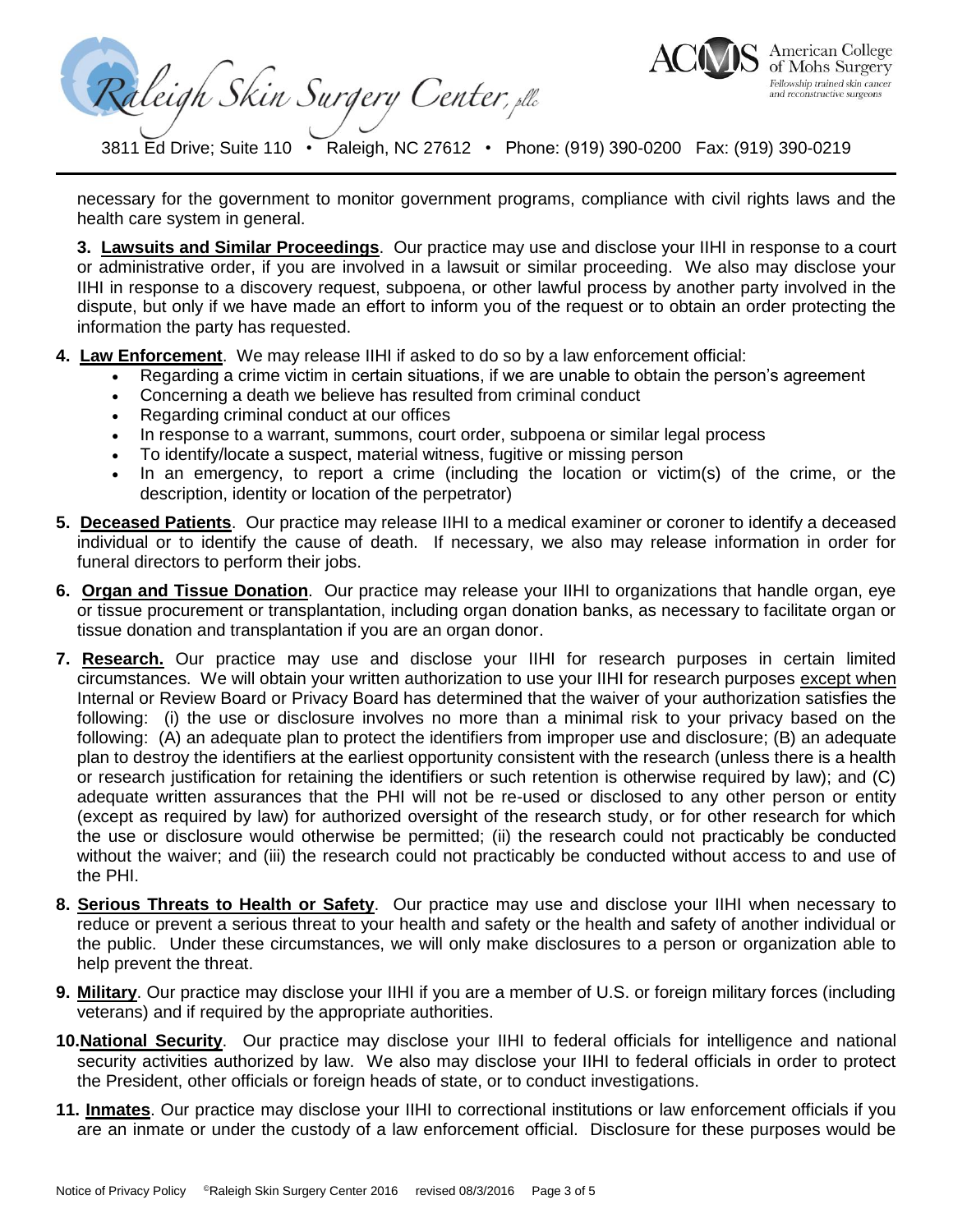Raleigh Skin Surgery Center, elle



necessary: (a) for the institution to provide health care services to you, (b) for the safety and security of the institution, and/or (c) to protect your health and safety or the health and safety of other individuals.

**12. Workers' Compensation**. Our practice may release your IIHI for workers' compensation and similar programs.

#### **E. YOUR RIGHTS REGARDING YOUR IIHI:**

You have the following rights regarding the IIHI that we maintain about you:

- **1. Confidential Communications**. You have the right to request that our practice communicate with you about your health and related issues in a particular manner or at a certain location. For instance, you may ask that we contact you at home, rather than work. In order to request a type of confidential communication, you must make a written request to **Brian Housman, Office Manager, Raleigh Skin Surgery Center, PLLC, 3811 Ed Dr Suite 110, Raleigh, NC 27612, phone number 919-390-0200** specifying the requested method of contact, or the location where you wish to be contacted. Our practice will accommodate **reasonable** requests. You do not need to give a reason for your request.
- **2. Requesting Restrictions**. You have the right to request a restriction in our use or disclosure of your IIHI for treatment, payment or health care operations. Additionally, you have the right to request that we restrict our disclosure of your IIHI to only certain individuals involved in your care or the payment for your care, such as family members and friends. **We are not required to agree to your request**; however, if we do agree, we are bound by our agreement except when otherwise required by law, in emergencies, or when the information is necessary to treat you. In order to request a restriction in our use or disclosure of your IIHI, you must make your request in writing to **Brian Housman, Office Manager, Raleigh Skin Surgery Center, PLLC, 3811 Ed Dr Suite 100, Raleigh, NC 27612, phone number 919-390-0200**. Your request must describe in a clear and concise fashion:
	- (a) the information you wish restricted;
	- (b) whether you are requesting to limit our practice's use, disclosure or both; and
	- (c) to whom you want the limits to apply.
- **3. Inspection and Copies**. You have the right to inspect and obtain a copy of the IIHI that may be used to make decisions about you, including patient medical records and billing records, but not including psychotherapy notes. You must submit your request in writing to **Brian Housman, Office Manager, Raleigh Skin Surgery Center, PLLC, 3811 Ed Dr , Suite 110, Raleigh, NC 27612, phone number 919- 390-0200** in order to inspect and/or obtain a copy of your IIHI. Our practice may charge a fee for the costs of copying, mailing, labor and supplies associated with your request. Our practice may deny your request to inspect and/or copy in certain limited circumstances; however, you may request a review of our denial. Another licensed health care professional chosen by us will conduct reviews.
- **4. Amendment**. You may ask us to amend your health information if you believe it is incorrect or incomplete, and you may request an amendment for as long as the information is kept by or for our practice. To request an amendment, your request must be made in writing and submitted to **Brian Housman, Office Manager, Raleigh Skin Surgery Center, PLLC, 3811 Ed Dr Suite 110, Raleigh, NC 27612, phone number 919-390-0200**. You must provide us with a reason that supports your request for amendment. Our practice will deny your request if you fail to submit your request (and the reason supporting your request) in writing. Also, we may deny your request if you ask us to amend information that is in our opinion: (a) accurate and complete; (b) not part of the IIHI kept by or for the practice; (c) not part of the IIHI which you would be permitted to inspect and copy; or (d) not created by our practice, unless the individual or entity that created the information is not available to amend the information.
- **5. Accounting of Disclosures**. All of our patients have the right to request an "accounting of disclosures." An "accounting of disclosures" is a list of certain non-routine disclosures our practice has made of your IIHI for non-treatment, non-payment or non-operations purposes. Use of your IIHI as part of the routine patient